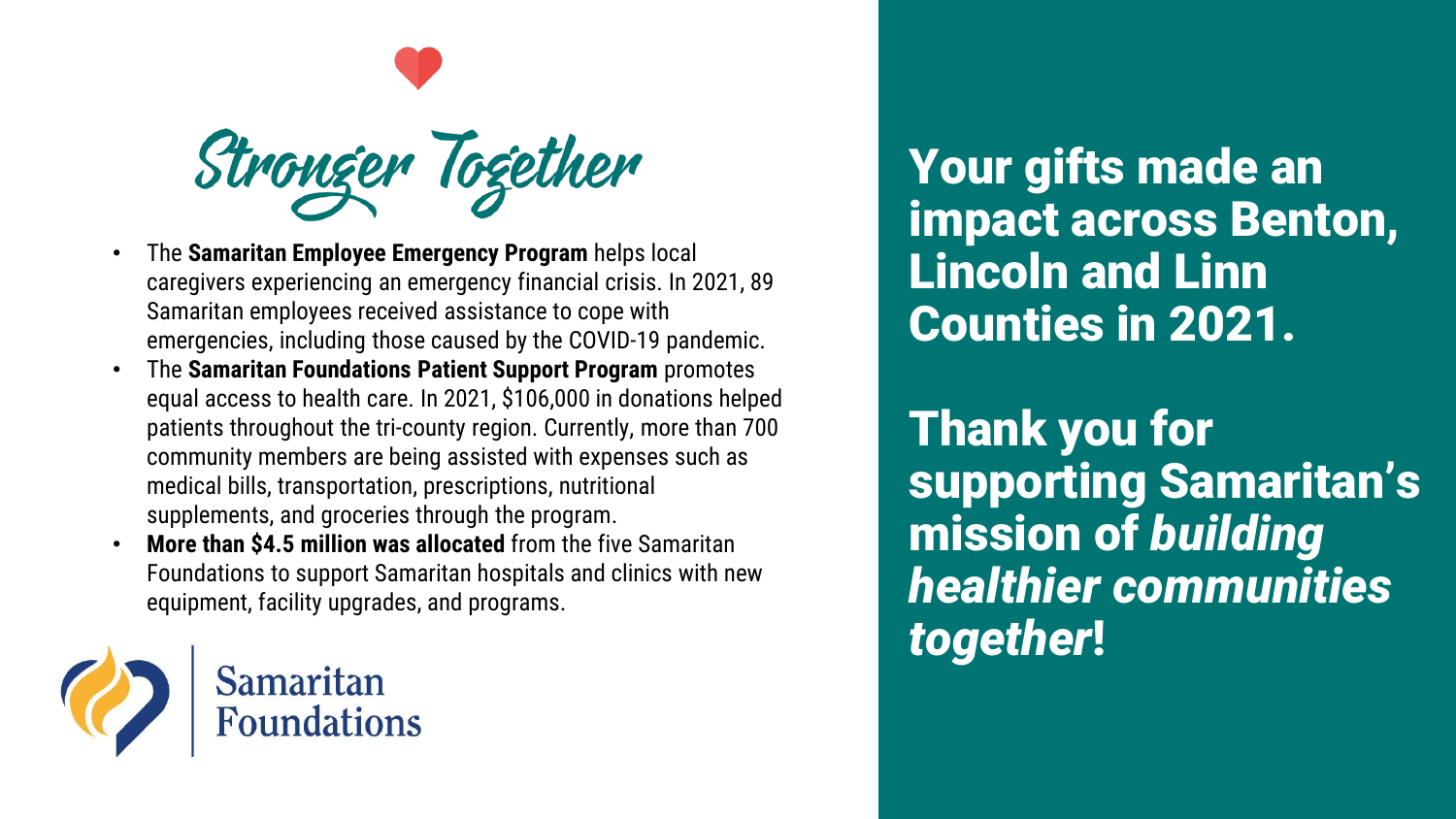

2021 Fundraising by Location

Samaritan Foundations Total Fundraising: \$5,696,261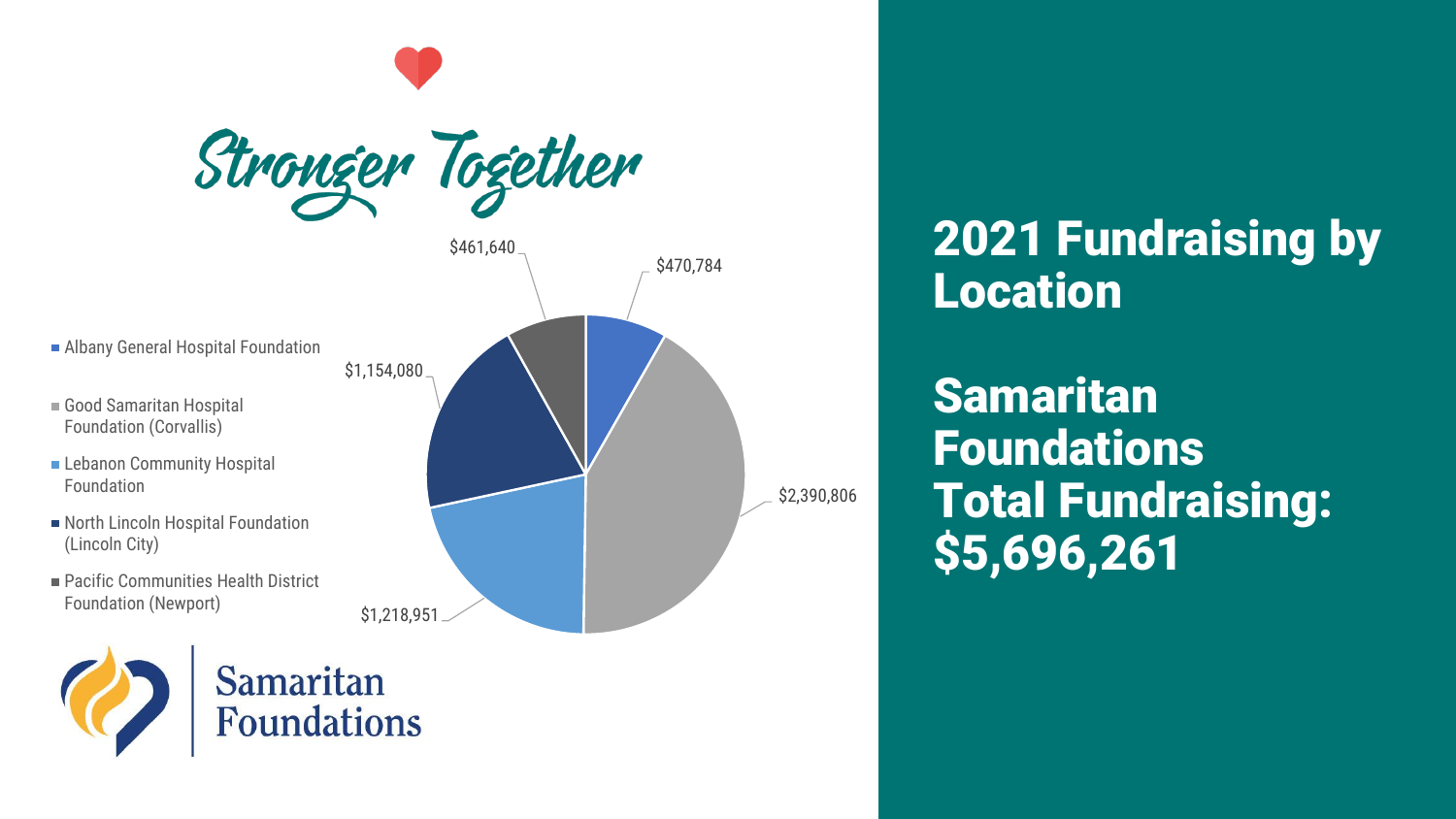

## 2021 Fundraising **by Source**